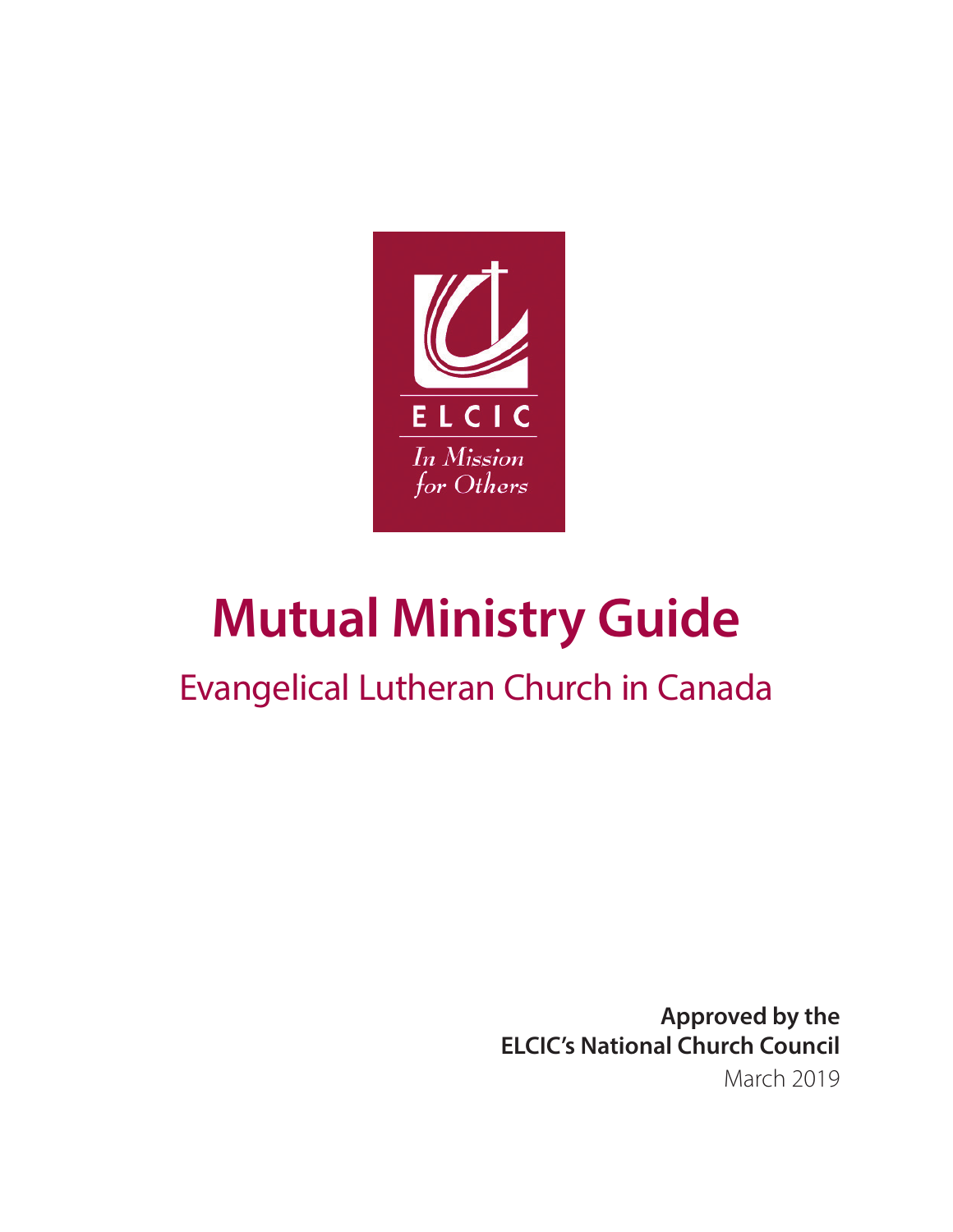# **Mutual Ministry Guide**

### *Therefore encourage one another and build up each other, as indeed you are doing.*  $\sim$  1 Thessalonians 5:11

### **Introduction**

This guide is a starting place for congregational leaders and members to deepen ministry with one another. As God's people, we seek to love each other through mutual affirmation, thereby providing a strong foundation from which we may together serve God.

Some congregations and faith communities have found a Mutual Ministry Team (MMT) to be a helpful process for nurturing good and healthy relationships.

This guide has been prepared by the Evangelical Lutheran Church in Canada (ELCIC) at the request of the National Church Council. It is available for use across the ELCIC.

In the ELCIC, synods have primary responsibility for relating to congregations and are available to support congregations in all aspects of ministry, including nurturing healthy relationships, evaluation, addressing challenges and seeking growth and renewal.

#### **The purpose of this guide is:**

- 1. To help congregations to nurture good and healthy mutual relationships between the ministries of the rostered minister<sup>1</sup> and the church leadership.
- 2. To provide guidelines to facilitate intentional and regular evaluations of congregational ministries, the staff and rostered minister based on their church mission, vision, and goals within the context of their individual and unique settings.
- 3. To seek together opportunities for growth and renewal.

<sup>&</sup>lt;sup>1</sup> There are two types of public rostered ministers in the ELCIC:

<sup>1.</sup> Pastors are ordained to a public ministry of Word and Sacrament.

<sup>2.</sup> Diaconal Ministers are consecrated to a public ministry of Word and Service.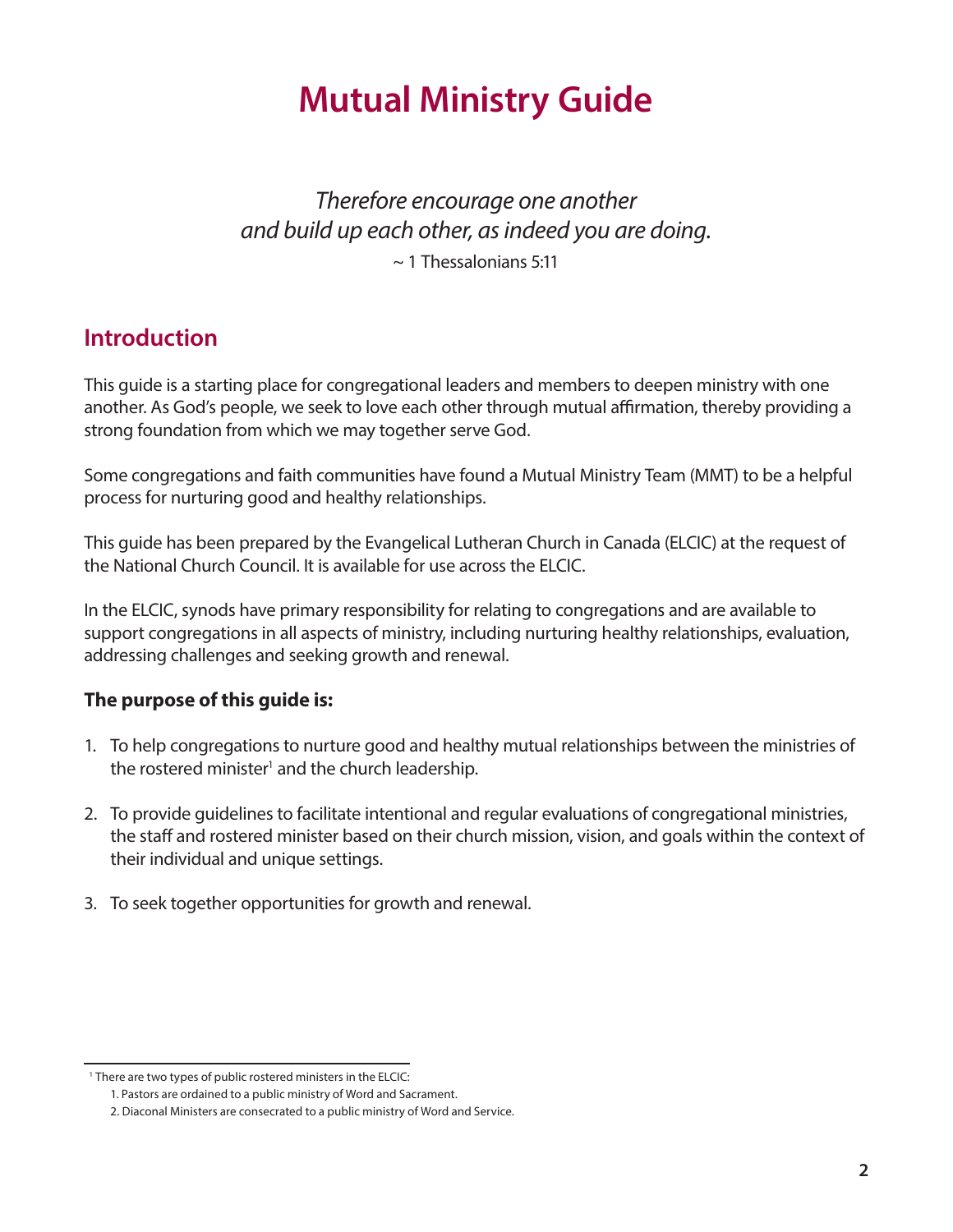# **Table of Contents**

# **Nurturing Good and Healthy Relationships........ page 4** 1. The Role of a Mutual Ministry Team . . . . . . . . . . . . . . . page 4 2. Getting started. . page 4 3. Members of a Mutual Ministry Team . . . . . . . . . . . . . . page 5 4. Terms. . page 5

#### **Evaluations**

| a. Regularity         |  |
|-----------------------|--|
| b. Corporately        |  |
| c. Intentional Format |  |

#### **Opportunities for Growth and Renewal**

| a. Reporting<br>b. Goals and Expectations<br>c. Continuing Education<br>d. Reviewing Compensation |
|---------------------------------------------------------------------------------------------------|
|                                                                                                   |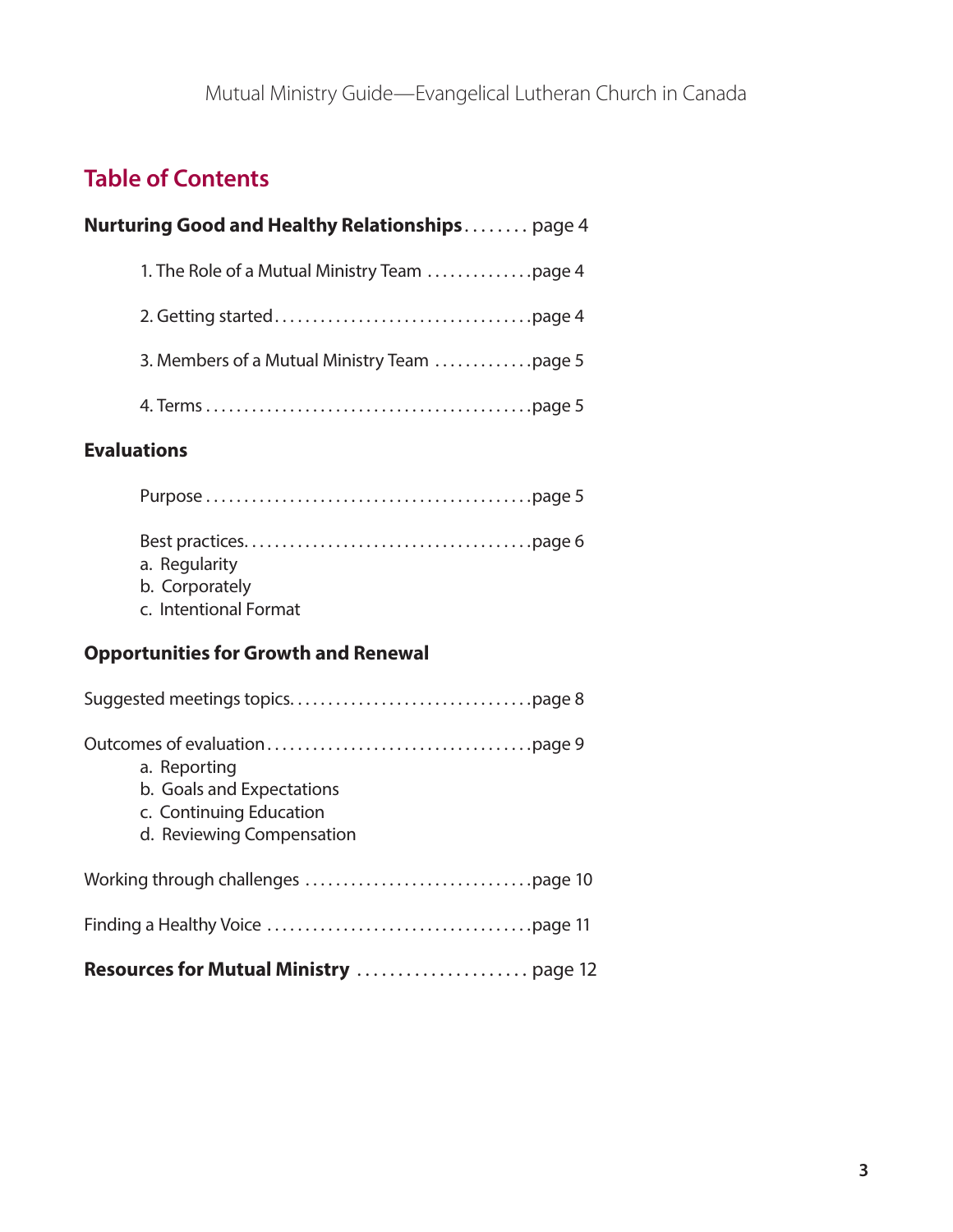# **Nurturing Good and Healthy Relationships**

#### **1. The Role of a Mutual Ministry Team (MMT):**

- a. To work with the congregational council/board to ensure clear and realistic expectations are developed for council/board members, rostered ministers, congregational ministries and staff.
- b. To support effective communication among the congregation, rostered ministers and staff.
- c. To act as a confidential sounding board and support team for rostered ministers and staff.
- d. To review and provide timely compensation recommendations to the congregational council/ board for rostered ministers and staff if there is no other personnel team in place.
- e. To work towards conflict resolution as it arises and involves the rostered minister or other staff members.

#### **2. Getting Started**

- a. The congregational council/board and rostered minister(s) work together to form the MMT and in selecting members and orientation. The Mutual Ministry Team will report directly to the congregational council/board to which it is accountable. The Team can make recommendations to the congregational council/board.
- b. A team may be formed anytime; however the ideal time to begin is about six months after a new rostered minister has arrived. It is not wise to initiate the MMT during vacancy, conflict or upheaval.
- c. Best practices demonstrate that teams of 3 to 4 members function well.
- d. Provide each member with this guide and other information that is helpful to your work. Such information may include a congregational council/board meeting schedule, constitution and bylaws, policies, MMT budget, letter of call, and employment agreement. The minutes of the Mutual Ministry Team are taken and kept in such a manner that confidentiality is not compromised.
- e. Allow time for members to become familiar with this guide in advance. Invest in team building not only in the beginning but throughout their term. A strong team needs to be nourished in order to work well together.
- f. For rostered leaders involved in the First Call Process, the MMT is wise to consider how their processes will compliment each other.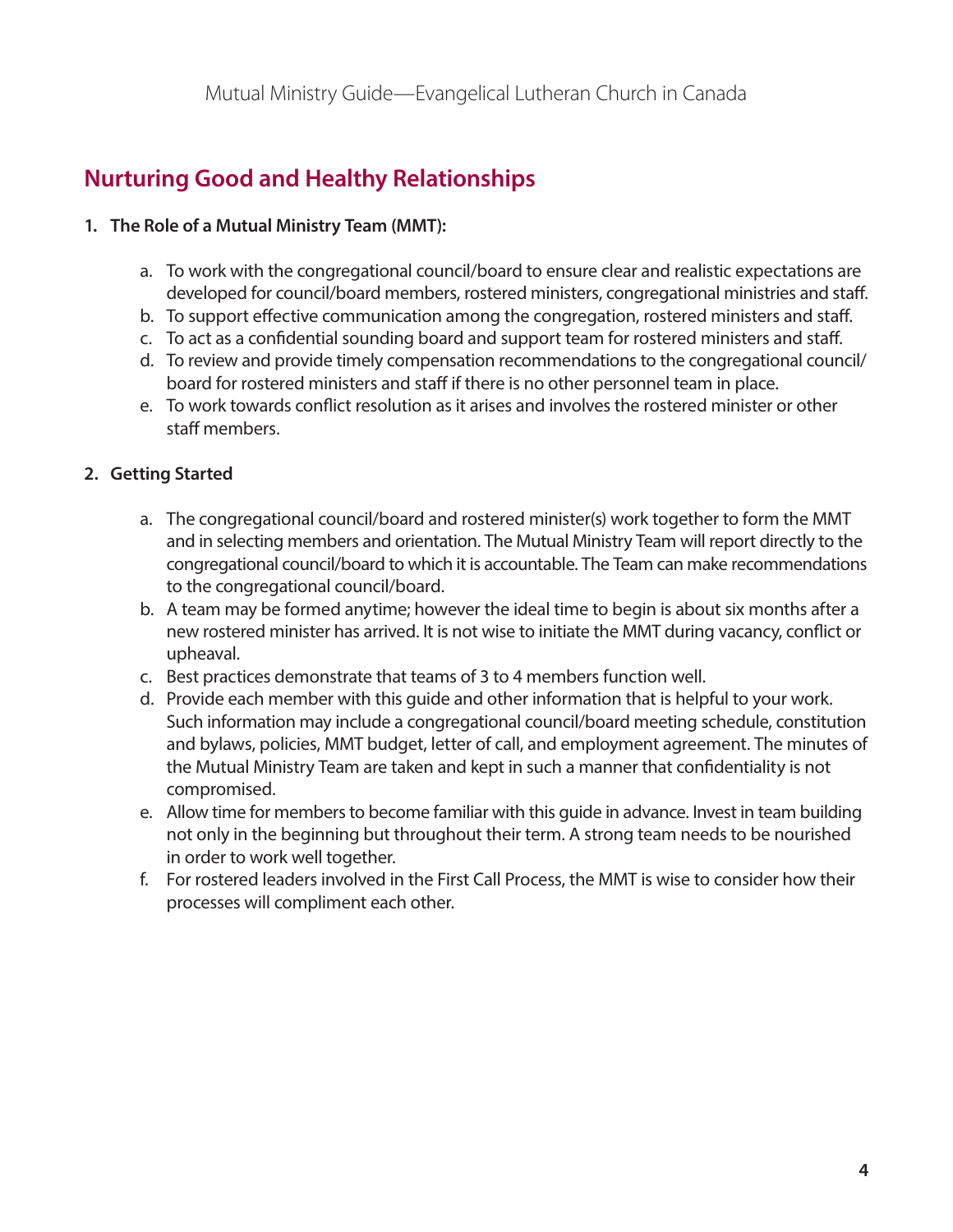#### **3. Members of a Mutual Ministry Team:**

Considering the potentially sensitive nature of this work, it is important to seek out members with gifts that support this ministry. Consider people who:

- a. are respected members of the congregation,
- b. reflect the diversity of the congregation,
- c. are able to work as a team,
- d. are emotionally and spiritually mature,
- e. are able to think reflectively,
- f. are able to meet regularly,
- g. are able to maintain confidentiality.<sup>2</sup>

In a shared ministry context, it is important that the MMT has fair representation from each congregation.

In forming a MMT you might consider, together with the congregational council/board, a member or members from the Call Committee as these are individuals the rostered leader will have met and established a relationship.

#### **4. Terms of Service:**

Defining terms of service for MMT members provides the opportunity to employ individual gifts and abilities without overusing members.

Consider a minimum term of three years. This allows sufficient time for experience and trust to develop. Staggering the terms provides continuity. Limiting the number of terms prevents burnout, and shares and develops leadership.

### **Evaluations**

#### **1. Purpose**

Ministry evaluation is a tool that may be used by the whole congregation to reflect on their work together. Part of caring is to check in with one another, rather than checking up on each other. The purpose of evaluation is not to prove but to improve.

Therefore, ministry evaluation is effective when safe space is created in which we may be vulnerable and open. As we undertake candid conversation, relationships are strengthened, mutual understanding is achieved, and there is growth in our trust and understanding of God among us.

<sup>2</sup> Confidentiality –Confidentiality means that information that may undermine the well-being of an individual or a community is not disclosed to unauthorized audience. Secrecy, on the other hand, is opposite to transparency. It is destructive and divisive.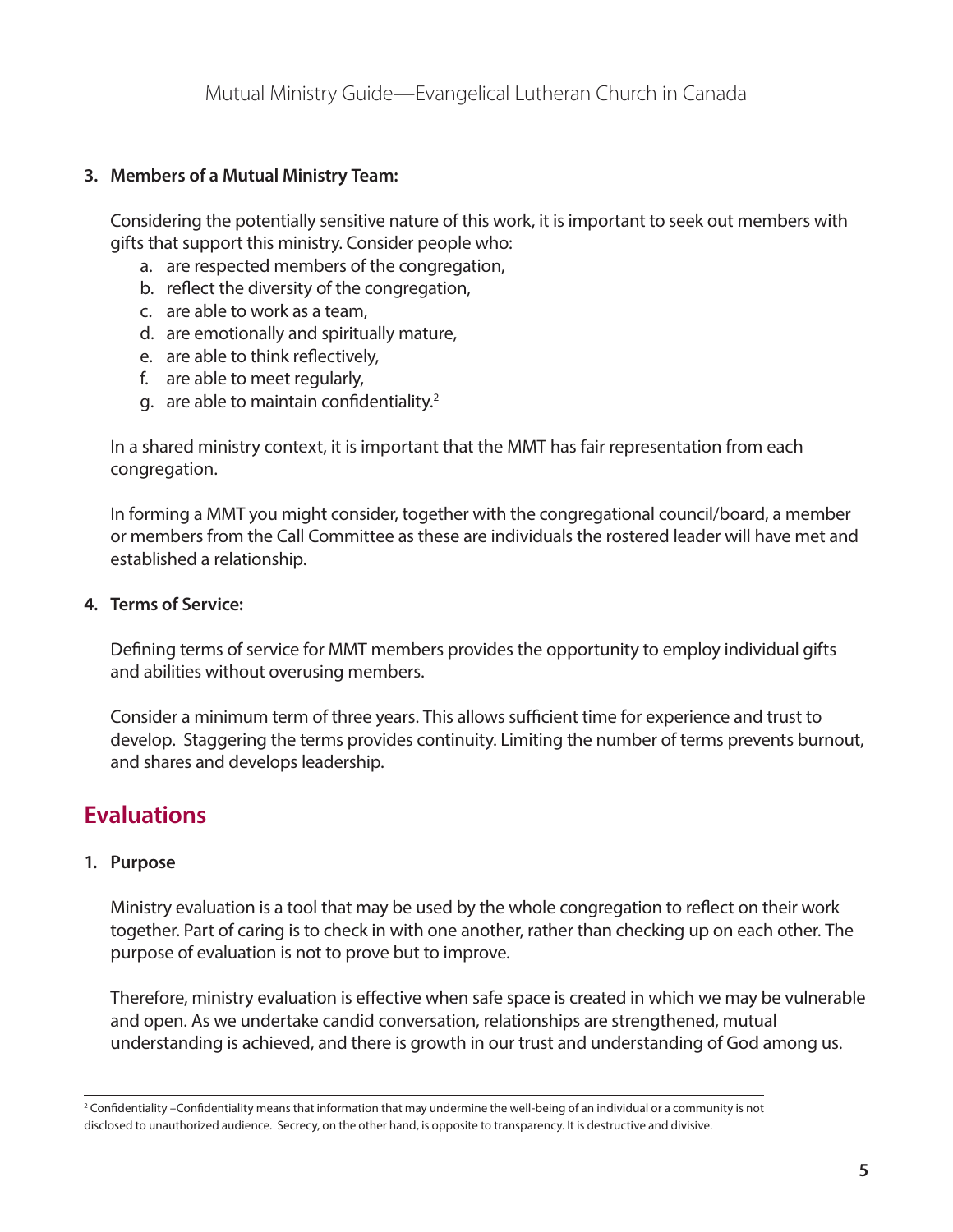Evaluation based on opinion or anecdotal comments undermines the spirit of love and care we are called to extend toward one another. Rostered ministers, staff and leadership should not be evaluated on matters that they haven't been explicitly asked to do. Also, an effective process will include an evaluation of the work of the congregation.

We are able to celebrate the Spirit moving among us through mutual affirmation. Despite our imperfections, we learn to be appreciative of the work each person is able to contribute.

#### **2. Best Practices for Evaluation:**

a. Regularity.

 Growth and renewal are best realized with recurrent evaluations building trust among participants. With regularity, reaction to circumstances of the day is avoided. The schedule and process will need to reflect your local context. Quarterly, biannual, annual or biennial timeframes are possibilities.

b. Corporately.

 Understanding that we are one body, evaluation necessarily includes the ministry of both congregation and leadership. It is a reflection of the many persons and resources that contribute to the work of ministry and how the contributions of many are intricately woven together.

c. Intentional Format.

The MMT provides the format, leadership and safe space for evaluations.

Clear expectations provide a helpful foundation for evaluative work.

- i. Evaluation of the congregation, leadership/council/board:
	- 1. Reflect on your missional focus with questions such as:
		- How did we experience God among us this year?
		- What new learnings about God were uncovered by our ministry together?
	- 2. Consider expectations/goals described in documents you may already have such as a strategic plan, governance documents, constitution, or bylaws.
	- 3. Contemplation on simple questions serves to encourage dialogue and resolution.
		- E.g.: Does this expectation/goal/description still meet our objectives?
		- In what ways are we meeting or need to improve on this expectation/goal/ description?
		- What new expectation/goal/description would we like to make?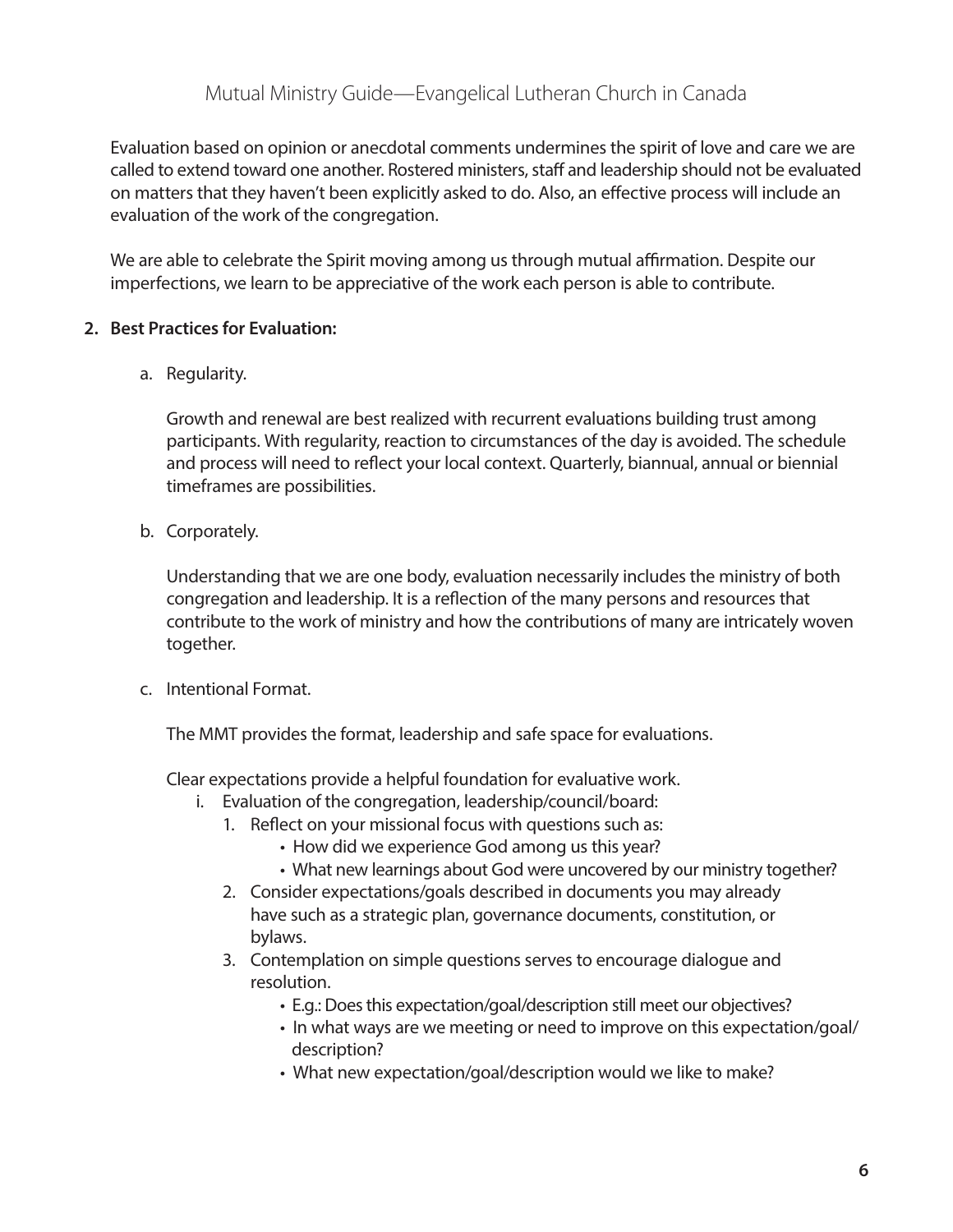Mutual Ministry Guide—Evangelical Lutheran Church in Canada

- ii. Evaluation of Rostered Minister/Individual:
	- 1. Consider expectations/goals described in documents you may already have such as Letter of Call, Employment agreement, contract, strategic plan. Personal goals of the individual may also be used if previously stated.
	- 2. Consider simple questions that foster dialogue and mutual accountability, such as:
		- a. What in your work/ministry is most life-giving for you?
		- b Where is your growing edge in this position?
		- c. What is the least satisfying or most difficult part of this job description for you?

 d. In what ways can we assist in making your work/ministry more fulfilling? The sample questions above for "Evaluation of the congregation, leadership/ council/board" may provide additional ideas for questions.

 3. Evaluation is part of a ministry of care for one another seeking mutual benefit. Minimum compensation guidelines are provided by each synod and should be used in making salary recommendations to the council/board. Consideration for compensation above recommended guidelines may be made for rostered ministers and staff whose work or scope of work is beyond normal expectations. (e.g., working in more than one language, supervising multiple staff or multiple sites, exemplary overall performance) See below, "Outcomes of Evaluation/ Reviewing Compensation."

## **Opportunities for Growth and Renewal**

#### **1. Suggested meetings topics**

- a. January/February
	- Review the congregational and/or council goals, emphases and priorities for the coming year. Review staff job descriptions and/or use of time records for the past year; and consider whether any changes are required. Review and discuss with a rostered leader or staff person their specific goals and priorities for the coming year aligned with the congregation's/ council's/board's priorities.
	- Help each staff member plan for Continuing Education.
	- Plan for vacation supply for rostered ministers and staff.
- b. May/June
	- Discuss how well the congregation is sharing leadership and tasks; and consider whether any changes are required. Review and discuss rostered minister's attendance at committees and organizations, both inside and outside the congregation. (e.g., Is attendance expected at the meetings of all parish committees and/or auxiliaries? What is the expected participation in community organizations and the Church-at-large?)
	- Discuss joys, issues, and stresses of the rostered minister, staff and the congregation.
	- Discuss each staff member's progress toward meeting their goals and priorities and what support is required.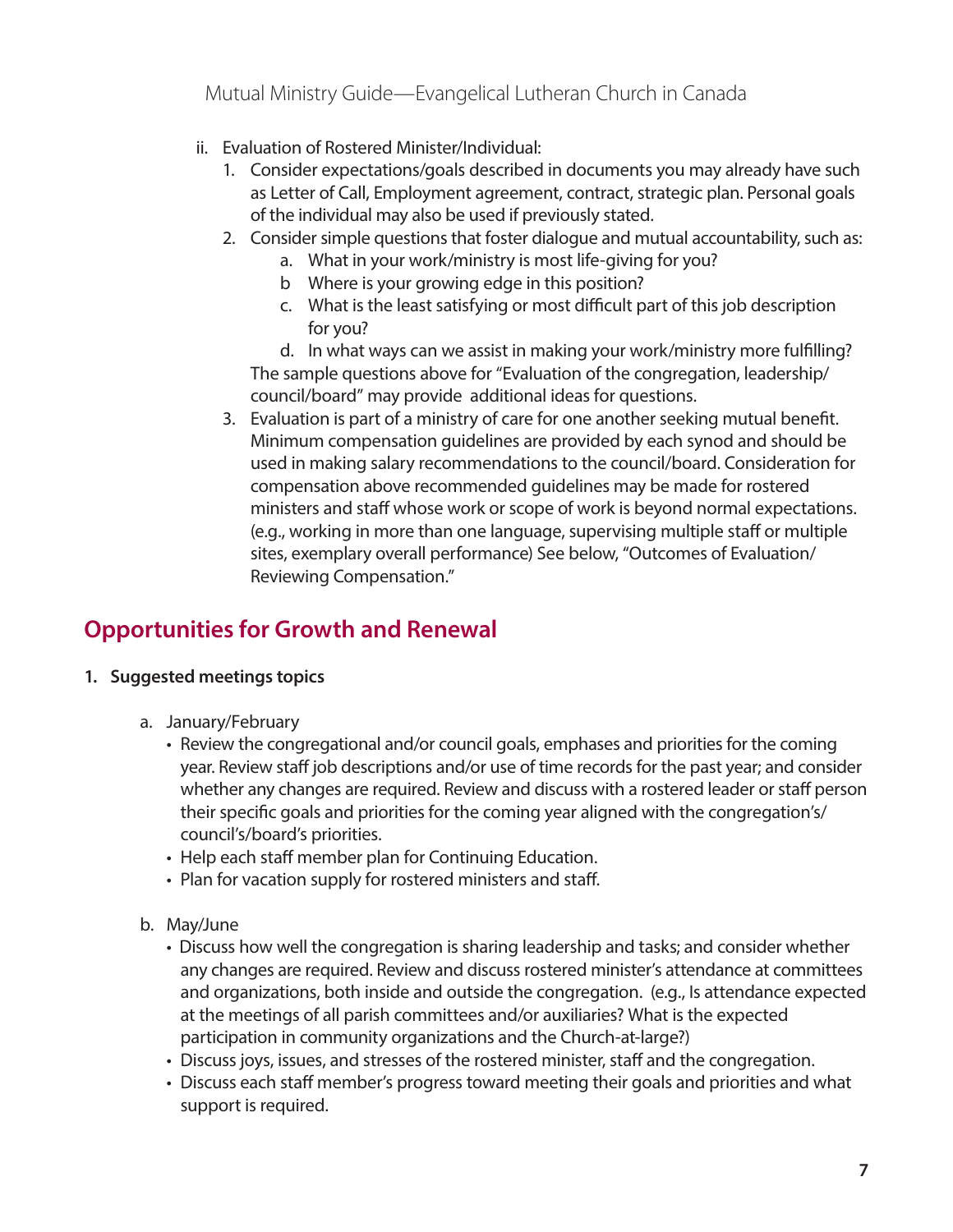- c. October/November
	- Review parsonage/housing and office space arrangements.
	- Review the congregation's/council's/board's goals, the rostered minister's/staff member's goals and the work of the Mutual Ministry Team during the past year.
	- Discuss compensation and benefits.
	- Consider appropriate recognition for the past year's work of the professional staff.
	- Make proposals for next year's budget and submit recommendations to the congregational council/board.
- d. December
	- Prepare a report for the annual congregational meeting and submit to the congregational council/board.

#### **2. Outcomes of Evaluation:**

Evaluation looks toward the future and how relationships and understanding may be improved among us.

a. Reporting:

 The team reports to the congregational council/board the completion of the evaluation and shares information that is mutually agreed upon to share.

b. Goals and expectations:

Participants may mutually agree to goals or expectations for the next period.

c. Continuing Education:

 The ELCIC provides a national Continuing Education Plan (CEP) to encourage and support life long learning among rostered and non-rostered/lay employees. <www.elcic.ca/Leadership/For-Ministers/Continuing-Education-Plan.cfm>

 The recommended guideline is that members are expected to engage in at least 90 hours of continuing education over each three-year period. At least once per year, the ELCIC provides a statement to each CEP member with the following details on their individual account for the last three years: a detailed record of education events with corresponding hours reported and funds dispersed. The congregation receives a copy of the statement.

 Participants may mutually agree to areas/topics for continuing education. Identify continuing education possibilities in light of:

- concerns and ministry goals of the rostered minister/staff member
- concerns and mission goals of the congregation
- concerns and mission goals of the synod and ELCIC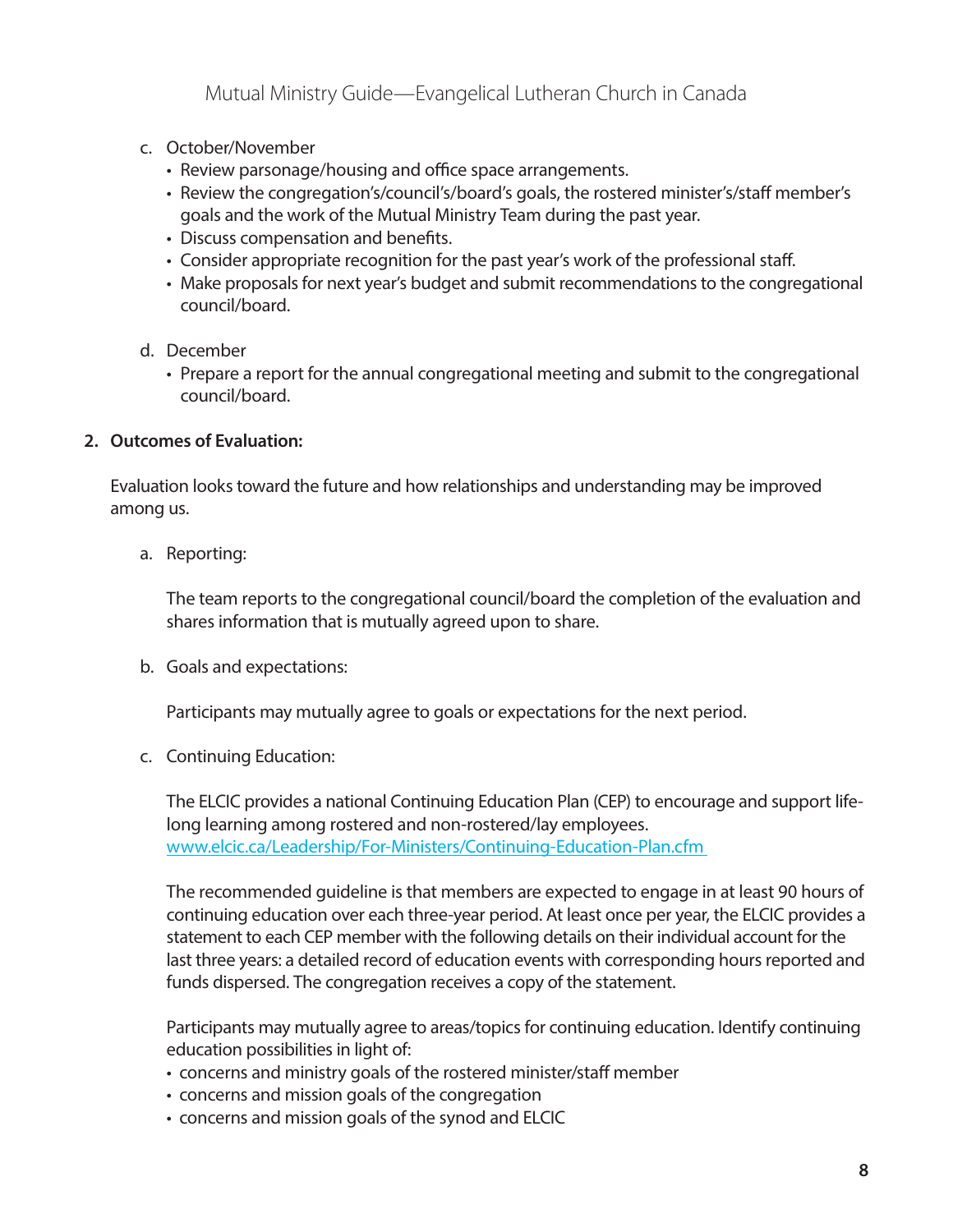Enable the rostered minister/staff member to participate in continuing education by:

- mutual commitment of time and money
- shared evaluation and planning
- d. Reviewing Compensation

One role that a church council/board might assign to a Mutual Ministry Team is *to review and provide timely compensation recommendations to the congregational council/board for rostered ministers and staff if there is no other Personnel Team in place.* (see page 4 above) It is good to see this role in light of the purpose of nurturing good and healthy mutual relationships. It is useful for Mutual Ministry Teams and rostered leaders to keep in mind that compensation is intended to support employees in making a living and to provide fair compensation for work done.

> Compensation for Rostered employees has several components. Some aspects of the relationship between a congregation and its rostered leader are guided by an *Employment Agreement.* <http://elcic.ca/Leadership/EmploymentAgreementsAndLettersOfCall.cfm>

> When reviewing a rostered minister's salary, the mutual ministry team begins by consulting the minimum salary schedule as set by their Synod.

In September 2016, the National Church Council approved harmonized compensation guidelines for use across the ELCIC. Each Synod prepares, approves and updates a salary scale/grid for the employees of that Synod. Compensation relating to a clergy residence may be integrated into the scale/grid or determined separately as per each respective Synod policy. Additional information can be found on the ELCIC Group Services Inc. website: <www.elcicgsi.ca>/?page\_id=1912

An amount in addition to the base salary figure may be considered to affirm the rostered minister's ministry. Other factors to take into account include additional theological education, or other relevant experience, skills or responsibilities.

The final salary, including the base plus additional amounts, should be approved by the congregational council/board.

#### **3. Working through challenges**

Even in the healthiest congregation, there are times when conflicts arise. Tension in the life of the church is normal. Leaders can enhance the health of a congregation by their own behaviour. In times of conflict it is essential that we focus on our own behavior: stay calm, listen carefully, and don't get triangulated. The MMT can help in resolving conflicts by providing a safe, neutral space to discuss issues that cause tension. Make sure that the members of your congregation know the procedure of complaints and concerns. Depending on the intensity of the challenges, recognize the value of asking for help, from the congregational council/board, synod office or other resources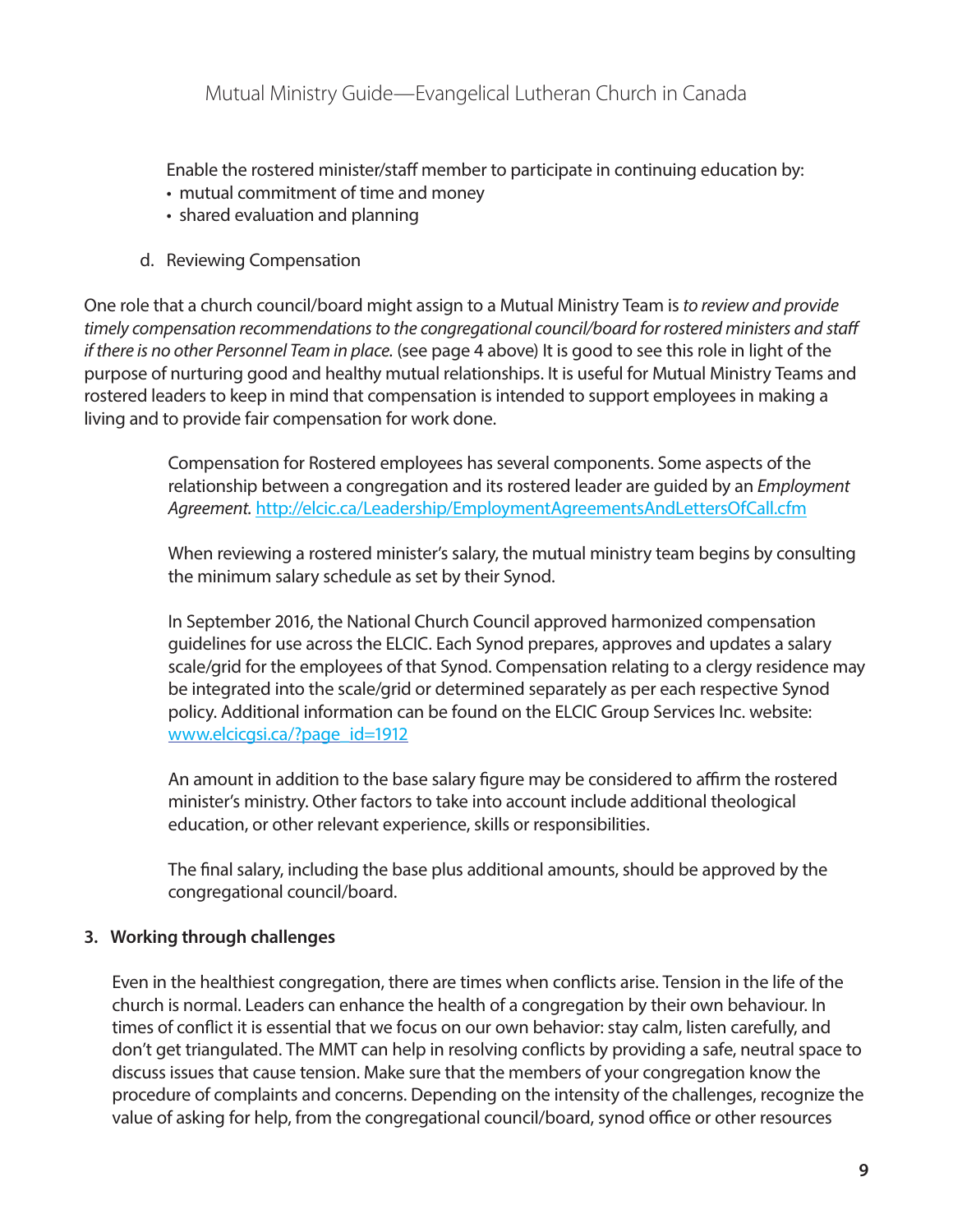Note: in situations where sexual harassment or abuse is reported/alleged, the ELCIC has a *Policy and Operating Guidelines of the ELCIC regarding Sexual Harassment by its Clergy or Professional Lay Workers*. <http://www.elcic.ca/docs/harassment.pdf>Recognizing the seriousness of such these situations, congregational leaders are obliged to follow the operating guidelines in these circumstances.

#### **4. Finding a Healthy Voice**

It can be difficult to find our voice, especially when we are feeling hurt, dissatisfied or concerned. When we feel anxious, or sense that others are feeling anxious, it can be more difficult. At such times, it is tempting to use unhealthy communication, such as gossip, avoidance, anonymous complaints or personal verbal attacks. Guided by the Holy Spirit, we are encouraged to trust in one another's good will and love as we seek understanding, forgiveness, and growth.

As we strive to be a healthy faith community, it is wise to consider how we might address concerns and how we might communicate when under stress. The MMT may play an important role in encouraging direct sharing and healthy communication.

Some principles to keep in mind between those involved.

- a. All members affirm their right to express their opinions about the life and ministry of the congregation.
- b. Members may share their concerns, thoughts, and opinions directly with the rostered minister(s), church council/board, MMT, commissions, and at congregational meetings.
- c. When opinions or concerns are directed to the MMT, the MMT may assist as active listeners, inviting the parties concerned to seek mutual understanding and as necessary, forgiveness and resolution. For example, MMT members might ask, "How may I help you bring this forward?"
- d. In some cases, opinions or concerns expressed to the congregational council/board might be referred to the MMT.
- e. Keep in mind the difference between *anonymity* and *confidentiality*. In this context, *anonymity* means asking someone else to deal with your concern. *Confidentiality* means directly sharing your concern with MMT or council/board, but not having your name publically associated with a particular concern. Generally speaking, the addressing of anonymous feedback is discouraged as it inhibits our mutual call to accountability, love and reconciliation. For additional reflection on this matter, *Anonymity Guidelines* are *posted* in the Resources for Mutual Ministry. (create link)
- f. We are all life-long learners in finding a healthy voice, addressing concerns and effective communication. Challenges and dissatisfaction can become moments of learning.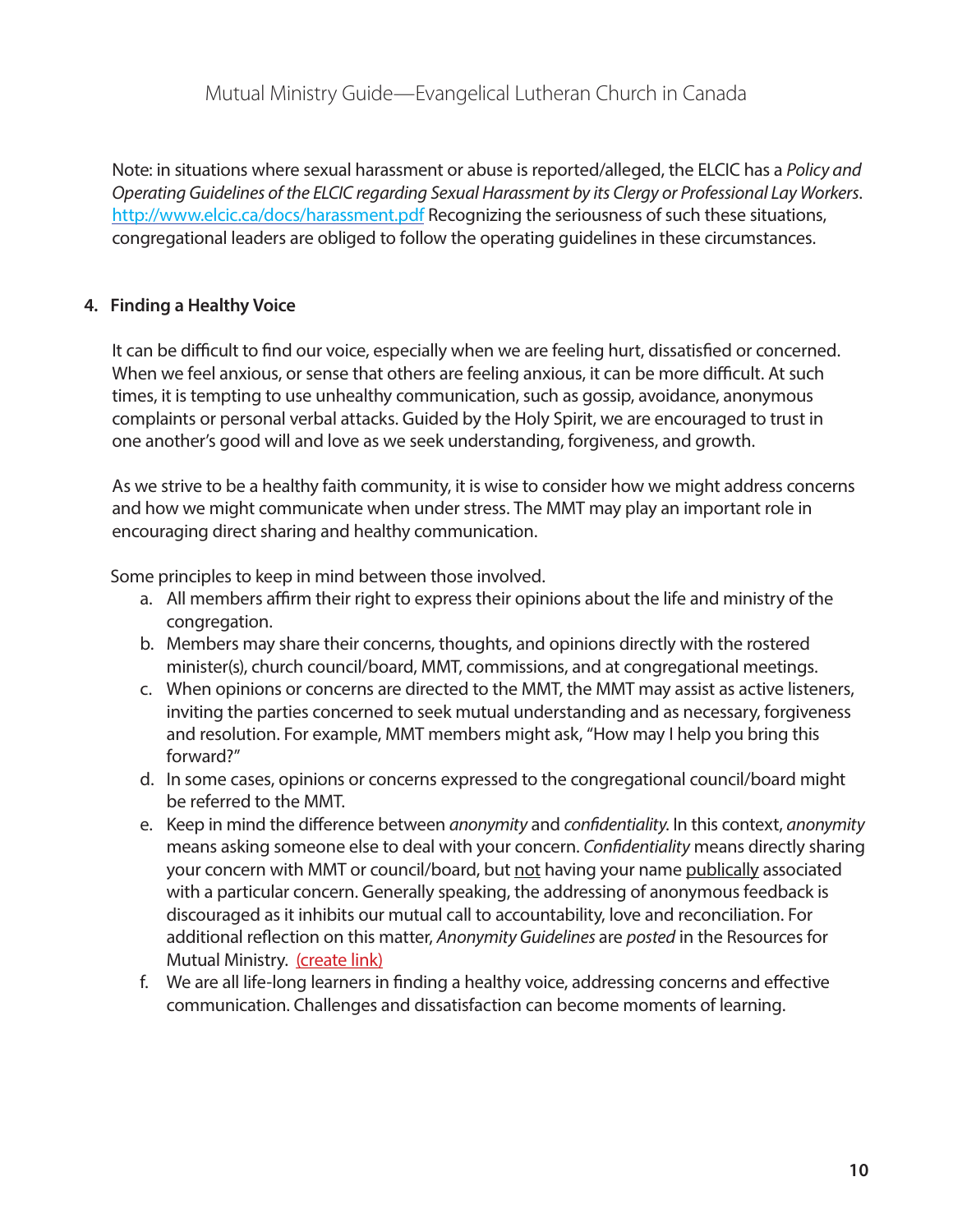# **Resources for Mutual Ministry**

The following resource, sample documents, and links are available at: <www.elcic.ca/mutualministry>(not a live link yet) Periodically, additional resources may be added by the ELCIC.

#### **Nurturing Good and Healthy Relationships**

#### *Healthy Congregations*

Healthy Congregations is an interfaith organization that understands the times in which we live in. They equip leaders for challenges of thinking more clearly about families, relationships, and faith communities through the application of family systems thinking. [www.healthycongregations.com/](www.healthycongregations.com)

#### *A Short Primer on the Mutual Ministry Committee*

2010, by Beth Wagschal, Christ Lutheran Church, Peterborough, ON

#### *Covenant of Conduct*

Developed by Peter Steinke and the Healthy Congregations organization. Used with permission. This is a sample document that lifts up some matters of communication and accountability.

#### **Evaluations**

Ministry Review – Eastern Synod

ELCIC National Office Staff Self-Appraisal Form

#### **Opportunities for Growth and Renewal**

Continuing Education Plan for ELCIC

Cleaning Up Bad Communication Habits [https://alban.org/archive/cleaning-](https://alban.org/archive/cleaning)up-bad-communication-habits/

Anonymity Guidelines These guideline are based on the work of Peter Steinke and adapted for use in the ELCIC.